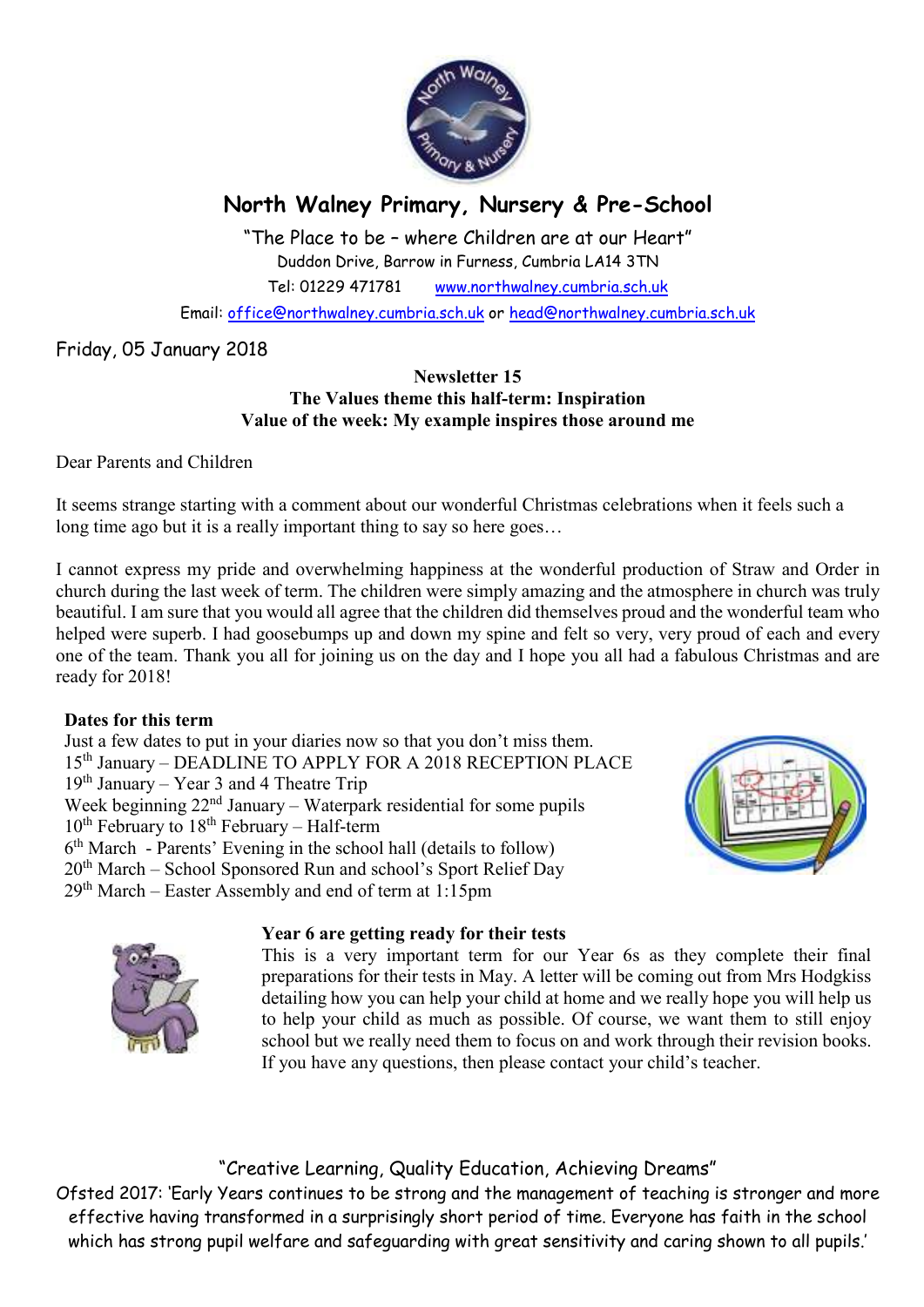#### **Bills!**

As it's the start of a new year please make sure that all of your bills are up to date and paid and that you then keep on top of them! If there is any problem, please call in and speak to Mrs Malone.





#### **Natterjacks**

Don't forget you can still sign up to Natterjacks and then use it before and after school for any of your childcare needs. We are hoping that numbers will continue to grow so that we can keep it going next year – so please do use it! Speak to Cora for more details.

#### **School Dinners Menu**

The new menu is now available to view online on the Dolce website and a copy is up in the foyer at the front of school so that everyone knows what is available each day.





#### **Clubs**

Swimming this term is for Reception, Year 3 and 4 and start on Thursday 11<sup>th</sup> January – please remember towels and swimming kits! Girls must be in onepiece swimsuits and boys cannot wear board shorts. All jewellery including watches and earrings must be removed please.

Football club for Year 2-6 starts on Tuesday  $9<sup>th</sup>$  January – letters have gone out. Karate starts again on Thursday 18<sup>th</sup> January from 3:15 to 4:15pm. This club is currently full, but if spaces become available we will let you know.

We have a Football League match on 11<sup>th</sup> January at Pulse and Miss Mountford will be organising our team.

And finally…

Thank you for all of your support over our 'ceiling' incident. Thankfully it was an easy fix and the air has ben checked and there are no particles of asbestos in the air so we have been able to re-open the Nursery and Reception class. As a working parent, I know what a hassle it is when these things are sprung on us, but as I put on our social media sites, we thought of all the options and could not find any other solution than closing for the two days to ensure the safety of the children. Thank you again though for all your support!

Yours sincerely,

Paul Slater



**Natterjacks Breakfast Club – Open from 7:45am Natterjacks After School Club – Open between 3:15 and 5:00pm**